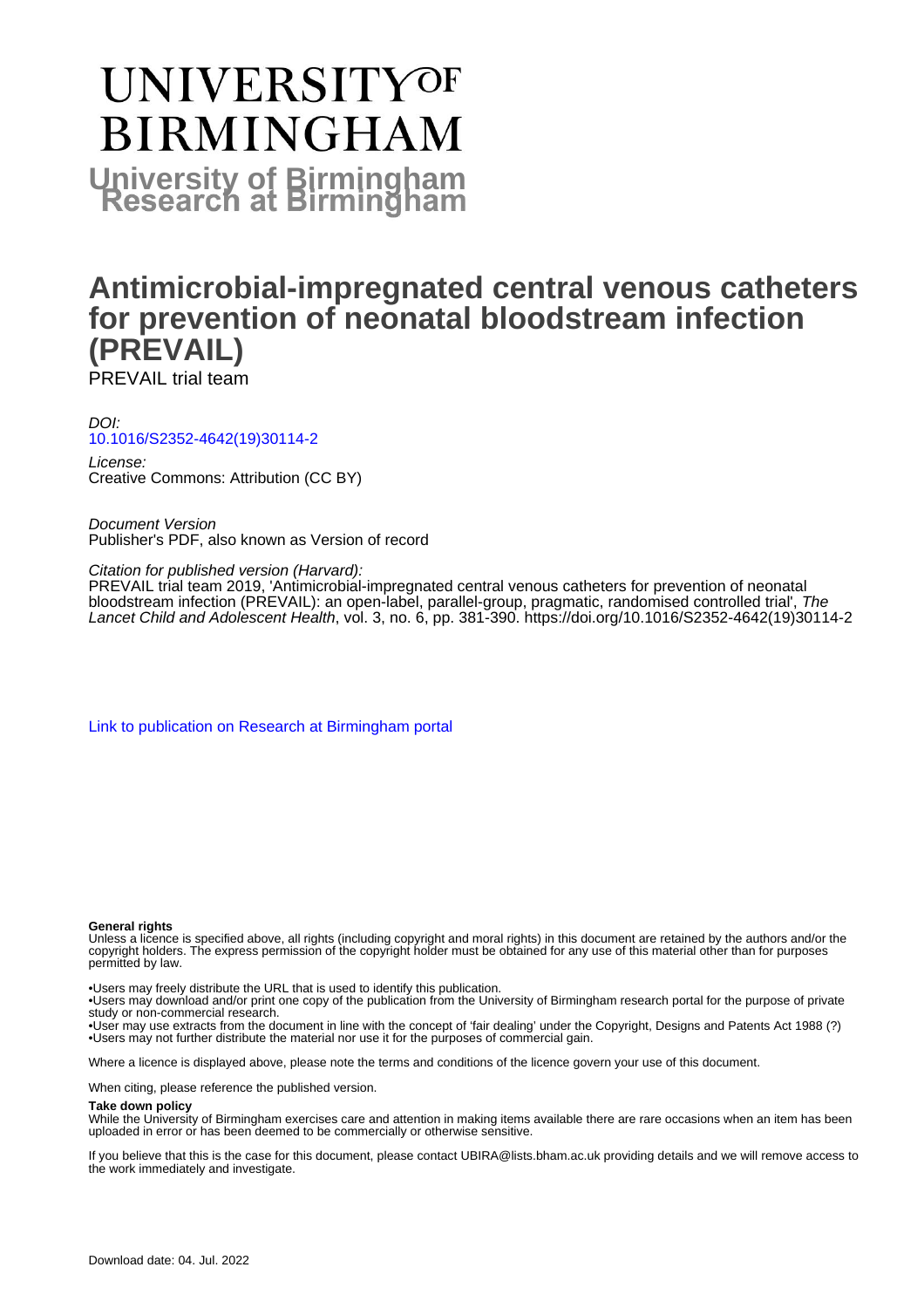### **Antimicrobial-impregnated central venous catheters for prevention of neonatal bloodstream infection (PREVAIL): an open-label, parallel-group, pragmatic, randomised controlled trial**

*Ruth Gilbert, Michaela Brown, Naomi Rainford, Chloe Donohue, Caroline Fraser, Ajay Sinha, Jon Dorling, Jim Gray, William McGuire, Carrol Gamble, Sam J Oddie, on behalf of the PREVAIL trial team\**

#### **Summary**

**Background Bloodstream infection is associated with high mortality and serious morbidity in preterm babies. Evidence from clinical trials shows that antimicrobial-impregnated central venous catheters (CVCs) reduce catheterrelated bloodstream infection in adults and children receiving intensive care, but there is a paucity of similar evidence for babies receiving neonatal intensive care.**

**Methods This open-label, parallel-group, pragmatic, randomised controlled trial was done in 18 neonatal intensive care units in England. Newborn babies who needed a peripherally inserted CVC (PICC) were allocated randomly (1:1) to receive either a PICC impregnated with miconazole and rifampicin or a standard (non-antimicrobial-impregnated) PICC. Random allocation was done with a web-based program, which was centrally controlled to ensure allocation concealment. Randomisation sequences were computer-generated in random blocks of two and four, and stratified by site. Masking of clinicians to PICC allocation was impractical because rifampicin caused brown staining of the antimicrobial-impregnated PICC. However, participant inclusion in analyses and occurrence of outcome events were determined following an analysis plan that was specified before individuals saw the unblinded data. The primary outcome was the time from random allocation to first microbiologically confirmed bloodstream or cerebrospinal fluid (CSF) infection between 24 h after randomisation and 48 h after PICC removal or death. We analysed outcome data according to the intention-to-treat principle. We excluded babies for whom a PICC was not inserted from safety analyses, as these analyses were done with groups defined by the PICC used. This trial is registered with ISRCTN, number 81931394.**

**Findings Between Aug 12, 2015, and Jan 11, 2017, we randomly assigned 861 babies (754 [88%] born before 32 weeks of gestation) to receive an antimicrobial-impregnated PICC (430 babies) or standard PICC (431 babies). The median time to PICC removal was 8·20 days (IQR 4·77–12·13) in the antimicrobial-impregnated PICC group versus 7·86 days (5·00–12·53) days in the standard PICC group (hazard ratio [HR] 1·03, 95% CI 0·89–1·18, p=0·73), with 46 (11%) of 430 babies versus 44 (10%) of 431 babies having a microbiologically confirmed bloodstream or CSF infection. The time from random allocation to first bloodstream or CSF infection was similar between the two groups (HR 1·11, 95% CI 0·73–1·67, p=0·63). Secondary outcomes relating to infection, rifampicin resistance in positive blood or CSF cultures, mortality, clinical outcomes at neonatal unit discharge, and time to PICC removal were similar between the two groups, although rifampicin resistance in positive cultures of PICC tips was higher in the antimicrobial-impregnated PICC group (relative risk 3·51, 95% CI 1·16–10·57, p=0·018). 60 adverse events were reported from 49 (13%) patients in the antimicrobial-impregnated PICC group and 50 events from 45 (10%) babies in the standard PICC group.**

**Interpretation We found no evidence of benefit or harm associated with miconazole and rifampicin-impregnated PICCs compared with standard PICCs for newborn babies. Future research should focus on other types of antimicrobial impregnation of PICCs and alternative approaches for preventing infection.**

**Funding UK National Institute for Health Research Health Technology Assessment programme.**

**Copyright © 2019 The Author(s). Published by Elsevier Ltd. This is an Open Access license under the CC BY 4.0 license.**

#### **Introduction**

Bloodstream infection is the most common serious complication associated with the use of central venous catheters (CVCs) in newborn babies. Microbial pathogens adhere to the catheter material and secrete a biofilm $^{\scriptscriptstyle 1}$  that protects them from circulating antimicrobial drugs, enabling sustained colonisation.2 CVC removal is often needed to clear the infection.

Catheter-related bloodstream infection has been reported to occur in up to 30% of neonates, with the **Articles**



#### *Lancet Child Adolesc Health* **2019; 3: 381–90**

Published **Online** April 27, 2019 http://dx.doi.org/10.1016/ S2352-4642(19)30114-2

See **Comment** page 366

\*Members are listed at the end of the paper

**UCL Great Ormond Street Institute of Child Health, London, UK** (Prof R Gilbert MD, C Fraser MSc)**; Health Data Research UK, London, UK**  (Prof R Gilbert)**; Clinical Trials Research Centre, Department of Biostatistics, University of Liverpool, Liverpool, UK**  (M Brown MSc, N Rainford MSc, C Donohue BSc, Prof C Gamble PhD)**; Barts Health NHS Trust, London, UK**  (A Sinha MD)**; Blizard Institute, Queen Mary University of London, London, UK** (A Sinha)**; Division of Neonatal-Perinatal Medicine, Dalhousie University IWK Health Centre, Halifax, NS, Canada** (Prof J Dorling MD)**; Birmingham Women's and Children's NHS Foundation Trust, Birmingham, UK**  (J Gray MBBS)**; Centre for Reviews and Dissemination,** 

**University of York, York, UK**  (Prof W McGuire MD, S J Oddie MBBS)**; and Bradford Institute for Health Research, Bradford Royal Infirmary, Bradford, UK** (S J Oddie)

Correspondence to: Prof Ruth Gilbert, UCL Great Ormond Street Institute of Child Health, London WC1N 1EH, UK **r.gilbert@ucl.ac.uk**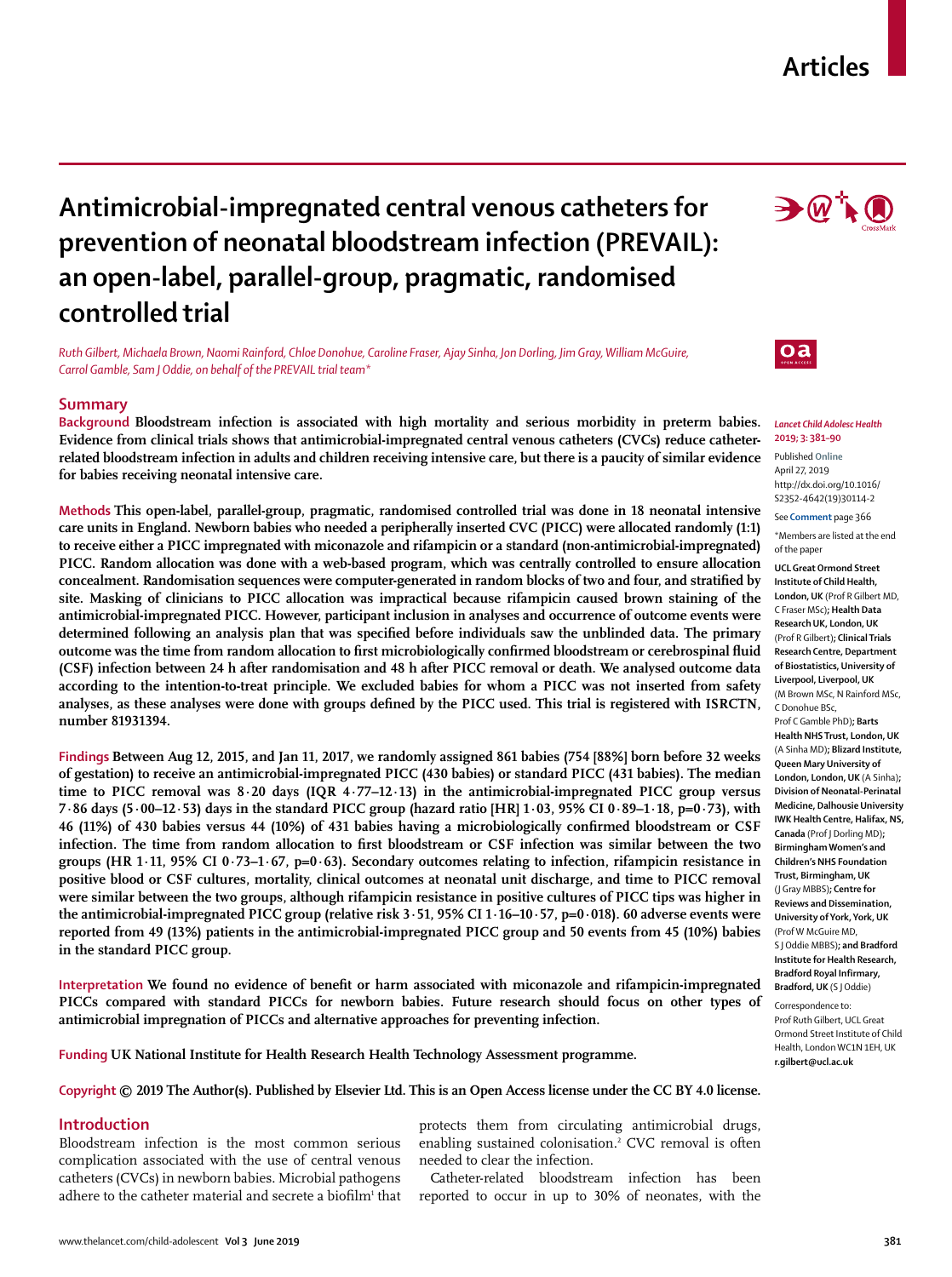#### **Research in context**

#### **Evidence before this study**

We searched Cochrane Central Register of Controlled Trials, Embase, and MEDLINE on March 29, 2018, and ClinicalTrials. gov and WHO International Clinical Trials Registry Platform on April 3, 2018, for studies evaluating the effectiveness of antimicrobial-impregnated central venous catheters (CVCs) compared with any other type of CVC for reducing bloodstream infection in newborn infants, children, and adults. We included systematic reviews or meta-analyses of randomised controlled trials of miconazole and rifampicin-impregnated or minocycline and rifampicin-impregnated CVCs published since 2008 and randomised controlled trials in children or newborn infants published since the searches conducted by the systematic reviews that were included in our evidence review. We used search terms related to CVCs, antimicrobial impregnation, and infection (see appendix for full search terms). We identified 11 randomised controlled trials of central venous catheters (CVCs) impregnated with rifampicin combined with another antimicrobial agent (appendix). Two trials compared miconazole and rifampicin-impregnated CVCs and standard CVCs. One of these trials involved newborn infants and was published only as an abstract. Neither trial reported a significant difference in bloodstream infection. Nine randomised controlled trials of minocycline and rifampicin-impregnated CVCs compared with standard CVCs found consistent evidence of reduced catheter-related bloodstream infection in children and adults. One trial reported reduced bloodstream infection from any cause in children (appendix). A 2015 Cochrane review of antimicrobial-impregnated CVCs in newborn babies

highest rates in babies who are born very prematurely (before 32 weeks of gestation). $34$  The organisms most frequently isolated from preterm babies are coagulasenegative staphylococci, Gram-negative bacilli, other Grampositive cocci (*Staphylococcus aureus* and enterococci), and fungi (predominantly *Candida* species).<sup>5</sup> Bloodstream infection increases the risk of death and serious morbidity in very preterm babies,<sup>6,7</sup> and is associated with long-term adverse neurodevelopmental outcomes.<sup>8,9</sup>

Use of antimicrobial-impregnated CVCs is recommended in US and UK national guidelines for patients at high risk of infection.<sup>10,11</sup> A randomised trial involving 1485 children (aged 1 week to 18 years) receiving paediatric intensive care in the UK showed that use of antimicrobial-impregnated CVCs versus standard (nonimpregnated) CVCs reduced bloodstream infection.<sup>12</sup> However, there are no recommendations for newborn babies because few antimicrobial-impregnated catheters are narrow enough for preterm babies and there is a paucity of evidence from adequately powered randomised trials.13,14 The PREVAIL trial aimed to address this evidence gap by determining the effectiveness of an antimicrobial-impregnated CVC licensed for newborn infants. We compared use of a miconazole and concluded that, given the paucity of evidence, a large, simple, and pragmatic randomised controlled trial of this intervention was needed to guide policy and practice.

#### **Added value of this study**

The PREVAIL trial showed that use of miconazole and rifampicin-impregnated, percutaneously inserted CVCs compared with use of standard CVCs did not reduce the risk of any bloodstream infection or catheter-related bloodstream infection, other morbidity, or mortality in newborn infants. To our knowledge, this is the largest trial to date of this intervention and the validity is enhanced by the methodological quality and power. The findings of this study are broadly applicable to newborn infants cared for in facilities in well-resourced health-care services.

#### **Implications of all the available evidence**

The PREVAIL trial findings contrast with those of previous randomised controlled trials of antimicrobial-impregnated CVCs, which reported substantial reductions in bloodstream infection in older children and adults. A possible explanation for this difference is that the trials involving children and adults assessed CVCs impregnated with minocycline and rifampicin rather than the miconazole and rifampicin combination used in this trial. Rifampicin might be more effective when combined with a synergistic antibacterial (minocycline) rather than an antifungal (miconazole) and a simple, pragmatic randomised controlled trial of minocycline and rifampicin-impregnated percutaneously inserted CVCs in newborn infants might now be warranted.

rifampicin-impregnated CVC with a standard (nonimpregnated) CVC for reduction of bloodstream infection, morbidity, and mortality in newborn babies receiving intensive care.

#### **Methods**

#### **Study design and participants**

This open-label, parallel-group, pragmatic, randomised controlled trial was done in 18 neonatal units in England. Full details of the amended trial protocol (version 5.0; published April 26, 2017), research ethics approval (from Yorkshire and the Humber—Sheffield—Health Research Authority reference no 14-YH-1202), and statistical analysis plan are available online.

All babies requiring a narrow-gauge (French gauge 1) peripherally inserted CVC (PICC) were eligible to participate. The reason for insertion was not requested by the trial team, but PICCs are usually used for parenteral nutrition and drug administration—70% of babies in neonatal units born before 32 weeks of gestation have a PICC inserted (Fraser C, National Neonatal Research Database, England, personal communication). Babies who had previously entered this trial and those who had a known allergy or hypersensitivity to rifampicin or miconazole were excluded.

For more on the **PREVAIL trial** see http://prevailtrial.org.uk/

See **Online** for appendix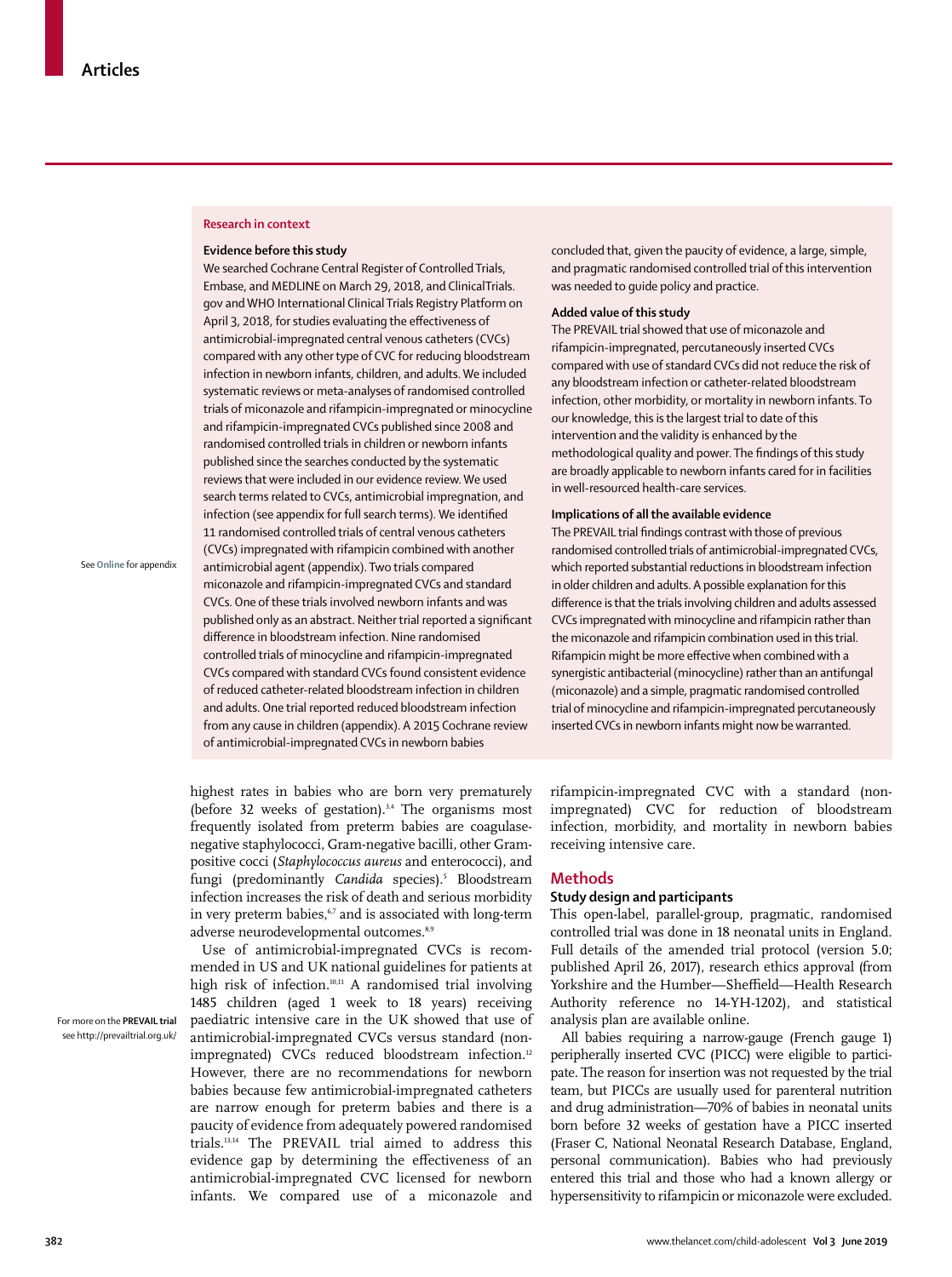The parent or legal representative of the baby gave written informed consent for inclusion in the trial.

### **Randomisation and masking**

Participants were randomly assigned (1:1) to receive either an antimicrobial-impregnated PICC or a standard PICC, by use of a secure web-based randomisation programme by the principal investigator or a delegated other individual at the site. Enrolment was done by the principal investigator or a delegated other individual at the site. The randomisation programme was centrally controlled by the Clinical Trials Research Centre (University of Liverpool, Liverpool, UK) to ensure allocation concealment. Randomisation sequences were computer-generated by an independent statistician in random blocks of two and four and stratified by site. Masking of clinicians to PICC allocation was impractical because rifampicin caused brown staining of the antimicrobial-impregnated PICC. However, participant inclusion in analyses and occurrence of outcome events were determined by following an analysis plan that was specified before individuals saw unblinded data.

#### **Procedures**

Trial participants were randomly allocated to receive either a miconazole and rifampicin-impregnated PICC (Premistar; Vygon, Swindon, UK) or standard (nonimpregnated) PICC (Premicath; Vygon).

PICC insertion was done according to standard unit policy and practice. Miconazole is an anti-fungal agent, which is effective against systemic fungal infection. Rifampicin is an antibacterial agent that has been previously evaluated in rifampicin and minocycline CVC impregnation in adults and children. Vygon reported continuing elution from the CVC impregnated with rifampicin and miconazole over 21 days.<sup>15</sup> The antimicrobial-impregnated PICC was marketed after appropriate certification under the Conformité Européenne process in December, 2012 (certificate number Z/12/02895).

The allocated PICC was inserted within 48 h of random assignment, and thereafter a standard PICC was used. Infection outcomes were captured for all babies until 48 h after PICC removal or following the last unsuccessful PICC insertion or random assignment (if insertion was not attempted). Follow-up for secondary clinical outcomes continued until the infant was discharged to go home, death, or 6 months after randomisation, whichever occurred first. Follow-up for all deaths continued until 6 months after randomisation.

### **Outcomes**

The primary outcome was the time from random allocation to first bloodstream or cerebrospinal fluid (CSF) infection, defined as a microbiological culture of a bacteria or fungus from the blood or CSF sampled for clinical reasons. We use the term bloodstream infection to mean this combined outcome. The time window for sampling for primary and secondary outcomes was 24 h after randomisation until 48 h after PICC removal or death (or 48 h after randomisation if PICC not inserted). We imposed a-priori decision rules to avoid counting preexisting bloodstream infection. We excluded microbial cultures within the assessment time window if the same organism was isolated from blood or CSF and samples were taken less than 14 days apart, or if a different organism was isolated and samples were less than 24 h apart. Multiple infection episodes within the time window were considered as distinct infection episodes if positive samples for each episode involved the same organism and occurred more than 14 days apart or involved different organisms and occurred more than 24 h apart.

Secondary outcomes related to infection were as follows: the type of organism isolated from bloodstream infection meeting primary outcome criteria, the rate of bloodstream infection (including recurrent bloodstream infection) per 1000 days with PICC, occurrence of one or more bloodstream infections, rate of catheter-related bloodstream infection (defined by isolation of the same organism from the PICC tip and blood or CSF) per 1000 days with PICC, rifampicin resistance in any isolate from blood or CSF culture, rifampicin resistance in any isolate from PICC tips, and rifampicin resistance in any isolate from blood or CSF culture or from the PICC tip (this was added as an additional analysis in version 2.0 of the statistical analysis plan, which was approved on March 7, 2018, before database lock [study closure]).

Outcomes measured to detect potential biases in sampling or treatment on the basis of knowledge of PICC allocation were as follows: rate of blood or CSF culture sampling per 1000 days with PICC, duration of antimicrobial exposure from randomisation up to 48 h after line removal, and time to PICC removal.

Clinical secondary outcomes were as follows: chronic lung disease, defined as requiring respiratory support (mechanical ventilation or continuous positive pressure via endotracheal tube or nasal tube) or supplemental oxygen at 36 weeks' postmenstrual age, necrotising enterocolitis (Bell stage 2 or 3), treatment for retinopathy of prematurity (medical or surgical), abnormalities on cranial ultrasound (periventricular leukomalacia or intracranial haemorrhage; worst grade of 1 to 4 used in analyses), time from random allocation to full milk feeds (150 mL/kg per day), total duration of parenteral nutrition from random allocation until discharge from neonatal care, and death before discharge to go home from neonatal care.

Death within 6 months of randomisation and time to death were recorded from linked death registration data. We recorded occurrence of related adverse events for all babies who had a PICC successfully inserted until 48 h after PICC removal. For all babies who had a PICC successfully inserted, we recorded occurrence of any expected or unexpected adverse events considered to be related to the PICC until 48 h after PICC removal.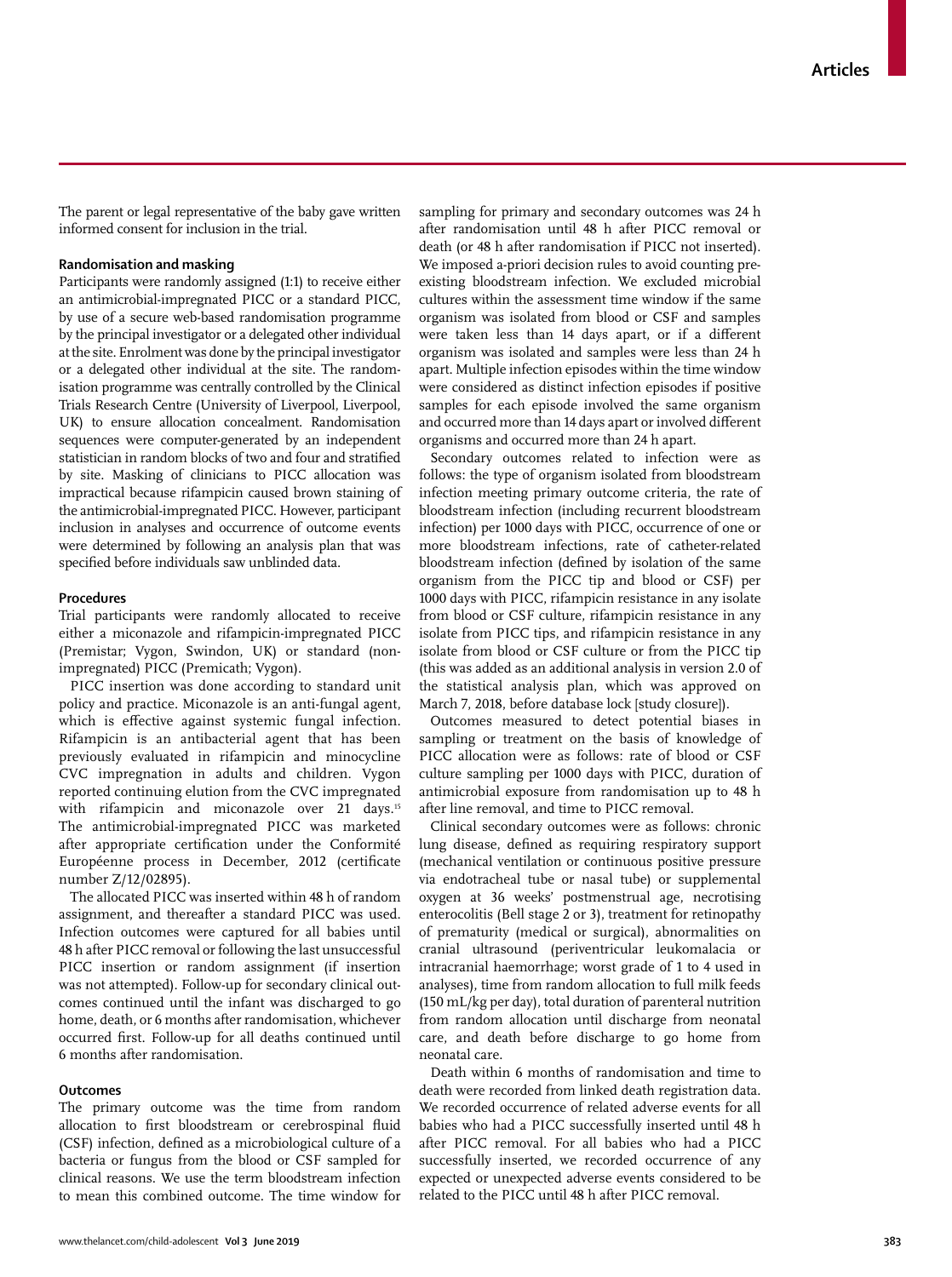

#### *Figure 1:* **Trial profile**

PICC=peripherally inserted central venous catheter.

#### **Statistical analysis**

The sample size calculation for the primary outcome was based on the log-rank test for equality of survival curves, with a 5% significance level and 90% power to detect a difference between the treatment groups. We considered a 50% reduction in bloodstream infection to be conservative, given the results of a network meta-analysis by Wang and colleagues<sup>16</sup> of catheter-related bloodstream infections (mean odds ratio 0·18, upper 95% CI 0·34), and the results of the CATCH trial.<sup>10</sup> To detect a reduction in the proportion of babies with a bloodstream infection from 14% in the standard CVC group, which was expected based on audit data from three participating neonatal units, to 7% in the antimicrobial-impregnated CVC group, 79 events were required from 816 babies (408 in each group); allowing for 5% loss to follow-up, we planned to recruit 858 neonates in total.

We analysed the primary outcome and secondary survival outcomes with the log-rank test. We used Kaplan-Meier curves to present the numbers at risk and Cox regression to calculate hazard ratios (HRs). We analysed binary outcomes with Fisher's exact test and presented relative risks (RRs) with 95% CIs. We analysed continuous outcomes with the Mann-Whitney *U* test and presented medians with IQRs for each group. We analysed rate outcomes using Poisson regression and presented rate ratios with 95% CIs. Descriptive results only are presented for the type of organisms isolated from bloodstream infections, related adverse events, and serious adverse events.

We analysed outcome data according to the intention-totreat principle. Babies who were randomly assigned but had no PICC inserted were assessed for infection-related outcomes until 48 h after the last attempted insertion or 48 h after randomisation. We excluded babies for whom a PICC was not inserted from safety analyses, as these analyses were undertaken with groups defined by the PICC used.

All statistical tests were two-sided, with a 5% significance level. All analyses were done with SAS software, version 9.4. Results from the primary outcome and safety analyses were validated by independent programming by another independent statistician from the point of raw data.

We did four prespecified sensitivity analyses of the primary outcome as follows: time to serious bloodstream infection, defined as treatment with antimicrobials for 72 h or longer or death during treatment; time from PICC insertion to first bloodstream infection; time to first bloodstream infection, excluding samples obtained via arterial cannulas or CVCs; and time to first bloodstream infection, including clearly pathogenic organisms and excluding skin organisms (eg, coagulase-negative staphylococci). For comparability with published studies we also reported bloodstream infection rates per 1000 days with PICC between randomisation and PICC removal.

After seeing the results of the primary analysis, we specified an additional post-hoc analysis of the primary outcome to investigate whether the treatment effect varied by gestational age at birth (before 28 weeks of gestation or at 28 weeks or more of gestation) using a Cox proportional hazards model, including an interaction between treatment and gestational age.

The study was monitored by an independent Data Monitoring Committee who made recommendations to the Trial Steering Committee. An internal pilot study was done to show the feasibility of recruitment after the first 6 months and an interim analysis of the primary outcome was done after around half of the babies had been randomly assigned.

The trial is registered with ISRCTN, number 81931394.

#### **Role of the funding source**

The funder appointed independent members to the Trial Steering Committee and Data Monitoring Committee, approved all protocol amendments, and monitored study progress against agreed milestones. The funder had no involvement in data interpretation or writing of the report. The corresponding author had full access to all outputs from the data in the study and had final responsibility for the decision to submit for publication.

#### **Results**

Between Aug 12, 2015, and Jan 11, 2017, we randomly assigned 861 babies to receive an antimicrobialimpregnated PICC (430 babies) or standard PICC (431 babies) (figure 1). Parents of 487 babies who received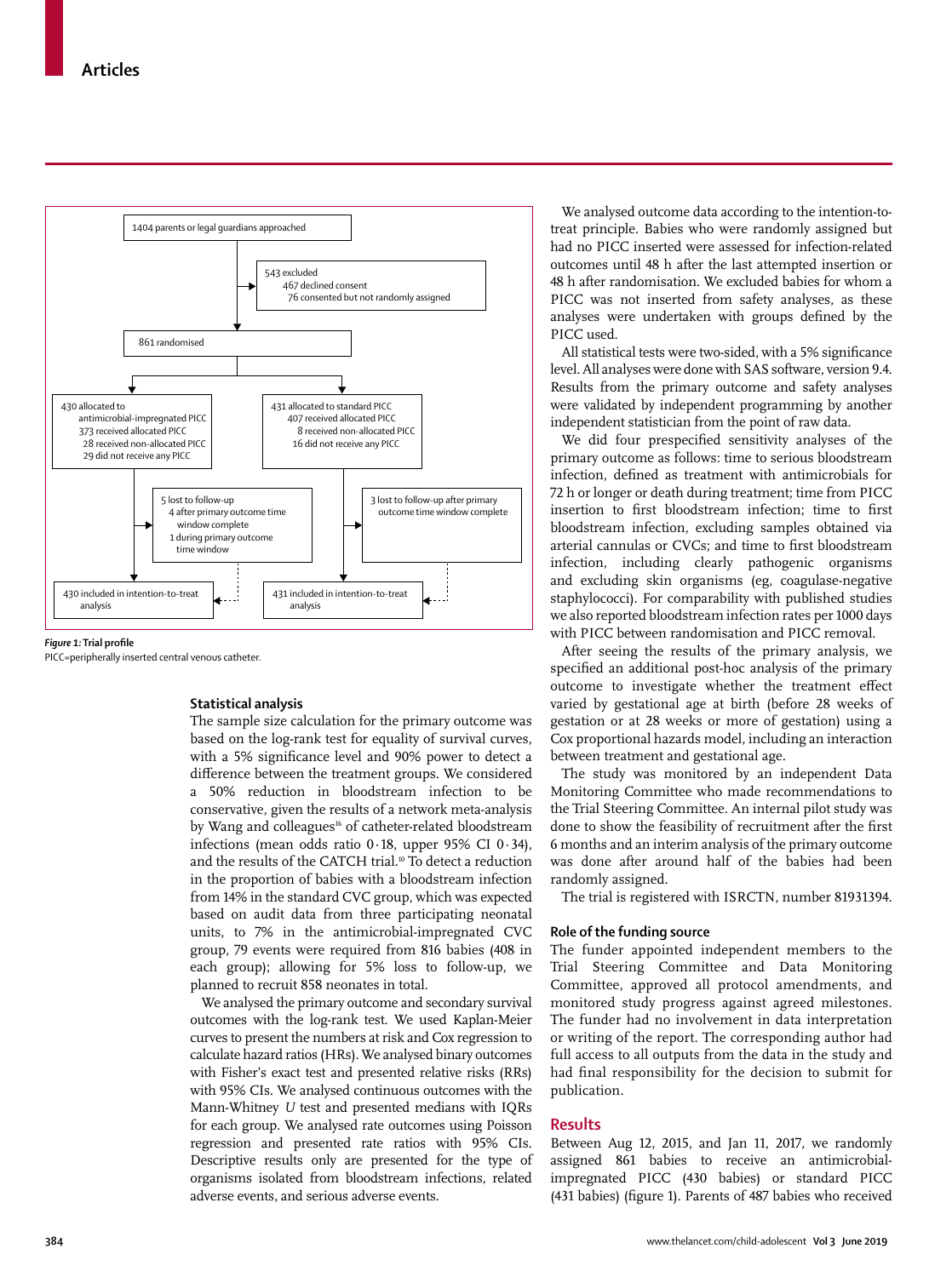|                                     | Antimicrobial-<br>impregnated PICC<br>$(n=430)$ | <b>Standard PICC</b><br>$(n=431)$  |  |
|-------------------------------------|-------------------------------------------------|------------------------------------|--|
| <b>Baseline characteristics</b>     |                                                 |                                    |  |
| Sex                                 |                                                 |                                    |  |
| Male                                | 214 (50%)                                       | 225 (52%)                          |  |
| Female                              | 216 (50%)                                       | 206 (48%)                          |  |
| Birthweight (g)                     | 962.5 (729-1220)                                | 960.0 (770-1250)                   |  |
| <750                                | 119 (28%)                                       | 92 (21%)                           |  |
| 750 to <1000                        | 110 (26%)                                       | 140 (32%)                          |  |
| 1000 to <1250                       | 102 (24%)                                       | 91 (21%)                           |  |
| 1250 to <1500                       | 52 (12%)                                        | 62 (14%)                           |  |
| 1500 to <1750                       | 27 (6%)                                         | 27 (6%)                            |  |
| 1750 to <2000                       | 8(2%)                                           | 7(2%)                              |  |
| $\geq$ 2000                         | 12 (3%)                                         | 12 (3%)                            |  |
| Gestational age at birth<br>(weeks) | 27.90 (25.78-29.94)                             | 28.06 (26.23-30.14)                |  |
| &5                                  | 115 (27%)                                       | 93 (22%)                           |  |
| $26$ to $< 28$                      | 101 (23%)                                       | 110 (26%)                          |  |
| $28$ to $<$ 30                      | 103 (24%)                                       | 102 (24%)                          |  |
| 30 to $<$ 32                        | 54 (13%)                                        | 76 (18%)                           |  |
| 32 to $<$ 34                        | 28 (7%)                                         | 15 (3%)                            |  |
| 34 to <36                           | 7(2%)                                           | 9(2%)                              |  |
| $36$ to $38$                        | 5(1%)                                           | 3(1%)                              |  |
| ≥38                                 | 7(2%)                                           | 11 (3%)                            |  |
| Missing                             | 10 (2%)                                         | 12 (3%)                            |  |
| < 32                                | 373 (87%)                                       | 381 (88%)                          |  |
| Major congenital anomaly            |                                                 |                                    |  |
| Yes                                 | 21 (5%)                                         | 27 (6%)                            |  |
| No                                  | 408 (95%)                                       | 404 (94%)                          |  |
| Missing data                        | $1(-1%)$                                        | $\mathbf 0$                        |  |
| Age (days)                          | 4.12 (2.04-5.93)                                | 3.90 (1.90-6.12)                   |  |
| $2$                                 | 106 (25%)                                       | 113 (26%)                          |  |
| $2$ to $<$ 7                        | 256 (60%)                                       | 240 (56%)                          |  |
| $7$ to $<$ 14                       | 39 (9%)                                         | 52 (12%)                           |  |
| 14 to <21                           | 6(1%)                                           | 11 (3%)                            |  |
| $21$ to $<$ 28                      | 3(1%)                                           | 5(1%)                              |  |
| ≥28                                 | 20 (5%)                                         | 10 (2%)                            |  |
| Apgar score at 5 min                |                                                 |                                    |  |
| $0 - 3$                             | 23 (5%)                                         | 19 (4%)                            |  |
| $4 - 7$                             | 138 (32%)                                       | 140 (32%)                          |  |
| $8 - 10$                            | 247 (57%)                                       | 249 (58%)                          |  |
| Missing data                        | 22 (5%)                                         | 23 (5%)                            |  |
| Delivery characteristics            |                                                 |                                    |  |
| Location of birth                   |                                                 |                                    |  |
| Born in study hospital              | 340 (79%)                                       | 367 (85%)                          |  |
| Transferred after birth             | 90 (21%)                                        | 64 (15%)                           |  |
| Mode of delivery                    |                                                 |                                    |  |
| Vaginal                             | 196 (46%)                                       | 198 (46%)                          |  |
| Caesarean                           | 234 (54%)                                       | 233 (54%)                          |  |
|                                     |                                                 | (Table 1 continues in next column) |  |

|                                                                                                                                                | Antimicrobial-<br>impregnated PICC<br>$(n=430)$ | <b>Standard PICC</b><br>$(n=431)$ |
|------------------------------------------------------------------------------------------------------------------------------------------------|-------------------------------------------------|-----------------------------------|
| (Continued from previous column)                                                                                                               |                                                 |                                   |
| Membrane rupture >24 h before delivery                                                                                                         |                                                 |                                   |
| Yes                                                                                                                                            | 111 (26%)                                       | 104 (24%)                         |
| No                                                                                                                                             | 299 (70%)                                       | 310 (72%)                         |
| Missing data                                                                                                                                   | 20 (5%)                                         | 17 (4%)                           |
| Maternal antenatal corticosteroids                                                                                                             |                                                 |                                   |
| Yes                                                                                                                                            | 375 (87%)                                       | 381 (88%)                         |
| No                                                                                                                                             | 53 (12%)                                        | 50 (12%)                          |
| Missing data                                                                                                                                   | $2(-1%)$                                        | 0                                 |
| Maternal antibiotics ≤12 h before delivery                                                                                                     |                                                 |                                   |
| Yes                                                                                                                                            | 135 (31%)                                       | 102 (24%)                         |
| No                                                                                                                                             | 275 (64%)                                       | 310 (72%)                         |
| Missing data                                                                                                                                   | 20 (5%)                                         | 19 (4%)                           |
| Neonatal care                                                                                                                                  |                                                 |                                   |
| Surgery before randomisation                                                                                                                   |                                                 |                                   |
| >6 days before                                                                                                                                 | $2(-1%)$                                        | 3(1%)                             |
| $\leq$ 6 days before                                                                                                                           | 15 (3%)                                         | 10 (2%)                           |
| No surgery                                                                                                                                     | 413 (96%)                                       | 418 (97%)                         |
| Positive blood culture <72 h before randomisation                                                                                              |                                                 |                                   |
| Yes                                                                                                                                            | 29 (7%)                                         | 19 (4%)                           |
| No                                                                                                                                             | 401 (93%)                                       | 412 (96%)                         |
| Antibiotics or antifungals <72 h before randomisation (excluding<br>prophylaxis)                                                               |                                                 |                                   |
| Yes                                                                                                                                            | 367 (85%)                                       | 363 (84%)                         |
| No                                                                                                                                             | 63 (15%)                                        | 68 (16%)                          |
| Respiratory support <72 h before randomisation                                                                                                 |                                                 |                                   |
| Invasive ventilation                                                                                                                           | 262 (61%)                                       | 257 (60%)                         |
| Non-invasive<br>ventilation                                                                                                                    | 122 (28%)                                       | 133 (31%)                         |
| Oxygen only                                                                                                                                    | 9(2%)                                           | 7(2%)                             |
| None                                                                                                                                           | 37 (9%)                                         | 34 (8%)                           |
| Devices in situ at randomisation                                                                                                               |                                                 |                                   |
| $\leq 4$                                                                                                                                       | 370 (86%)                                       | 390 (90%)                         |
| $\geq 4$                                                                                                                                       | 60 (14%)                                        | 41 (10%)                          |
| Randomly assigned PICC                                                                                                                         |                                                 |                                   |
| PICC insertion site                                                                                                                            |                                                 |                                   |
| No PICC inserted                                                                                                                               | 29 (7%)                                         | 16 (4%)                           |
| Lower limb                                                                                                                                     | 207 (48%)                                       | 220 (51%)                         |
| Upper limb                                                                                                                                     | 191 (44%)                                       | 190 (44%)                         |
| Scalp                                                                                                                                          | 3(1%)                                           | 3(1%)                             |
| Other                                                                                                                                          | 0                                               | $1(-1%)$                          |
| Missing                                                                                                                                        | 0                                               | $1(-1%)$                          |
| Data are n (%) or median (IQR). PICC=peripherally inserted central venous<br>catheter.                                                         |                                                 |                                   |
| Table 1: Baseline characteristics, clinical condition at randomisation,<br>and details of the intervention according to random PICC allocation |                                                 |                                   |

(Jan 11, 2017) because the recruitment target was met. Clinical follow-up continued until May 30, 2017.

715 (83%) of 861 babies were enrolled in the trial before 7 days of age and 754 (88%) were born before 32 weeks of gestation (table 1). Slightly more babies randomised to

a PICC (French gauge 1) and who would have been eligible for inclusion in the study were not approached for consent (appendix). Recruitment ended earlier than planned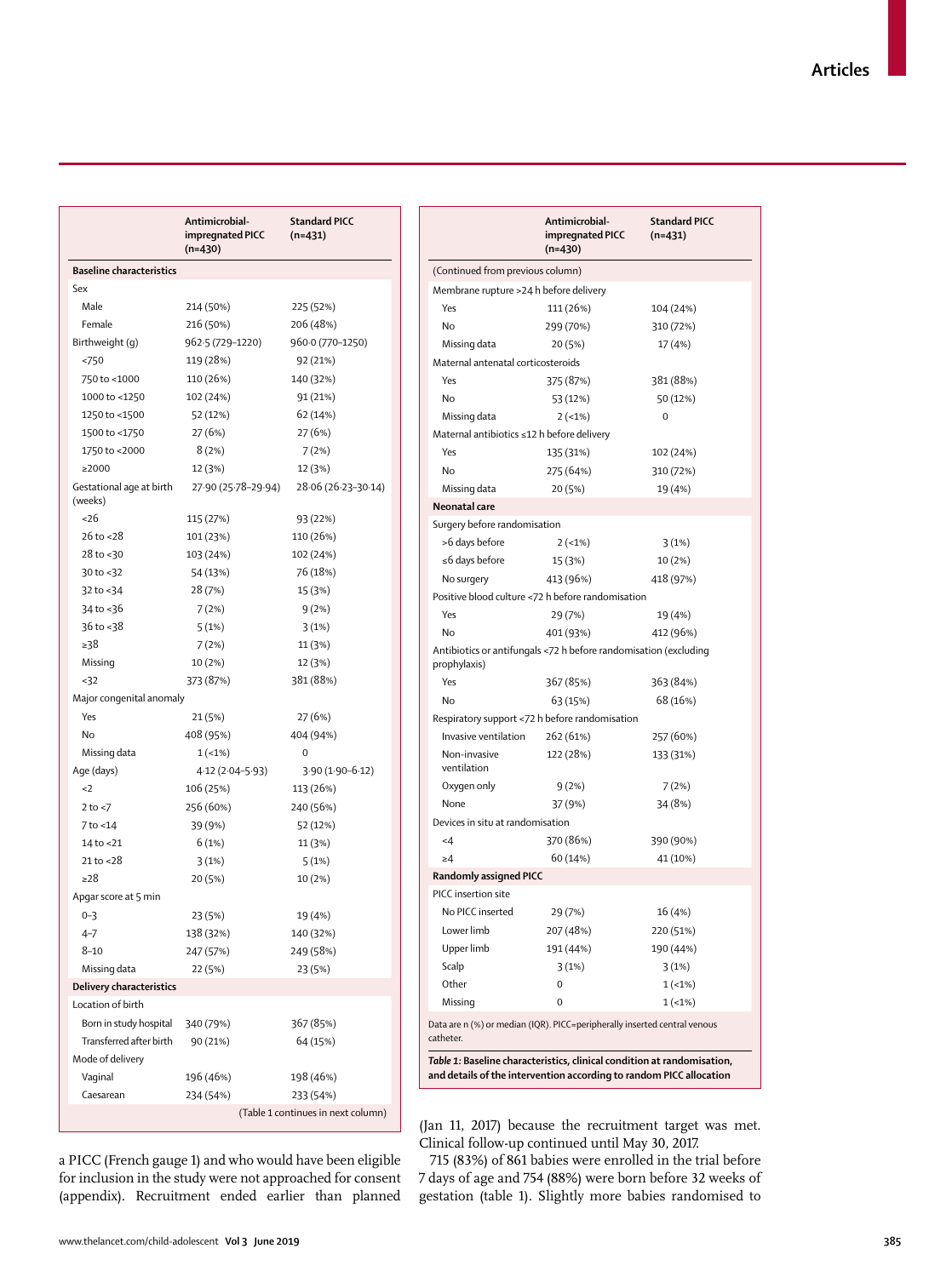|                                                   | Antimicrobial-impregnated<br>PICC (n=430)                           | <b>Standard PICC</b><br>$(n=431)$ |
|---------------------------------------------------|---------------------------------------------------------------------|-----------------------------------|
| <b>PICC status</b>                                |                                                                     |                                   |
| Allocated PICC inserted                           | 373 (87%)                                                           | 407 (94%)                         |
| Non-allocated PICC<br>inserted                    | 28 (7%)                                                             | 8(2%)                             |
| No PICC inserted                                  | 29 (7%)                                                             | 16 (4%)                           |
| PICC insertion<br>attempted                       | 17 (4%)                                                             | 9(2%)                             |
| PICC insertion not<br>attempted                   | 12 (3%)                                                             | 7(2%)                             |
|                                                   | End of follow-up for outcomes that required samples                 |                                   |
| 48 h after PICC removal                           | 387 (90%)                                                           | 398 (92%)                         |
| Death with PICC in situ                           | 13 (3%)                                                             | 18 (4%)                           |
| 48 h after<br>randomisation                       | 29 (7%)                                                             | 15 (3%)                           |
| Lost to follow-up                                 | $1(-1%)$                                                            | $\Omega$                          |
|                                                   | End of follow-up for outcomes that did not require samples          |                                   |
| Discharge to home from 383 (89%)<br>neonatal care |                                                                     | 385 (89%)                         |
| Transfer to<br>non-participating site             | 4(1%)                                                               | 3(1%)                             |
| Death before discharge                            | 36 (8%)                                                             | 33 (8%)                           |
| 6 months after<br>randomisation                   | 6(1%)                                                               | 10 (2%)                           |
|                                                   | Data are n (%). PICC=peripherally inserted central venous catheter. |                                   |
|                                                   | Table 2: PICC insertion status and endpoint of follow-up            |                                   |

|                                                                | Antimicrobial-impregnated PICC<br>$(n=430)$         |                                                      | <b>Standard PICC</b><br>$(n=431)$                   |                                                      |
|----------------------------------------------------------------|-----------------------------------------------------|------------------------------------------------------|-----------------------------------------------------|------------------------------------------------------|
|                                                                | Total samples or<br>babies with<br>positive culture | Babies sampled or<br>with positive<br>culture tested | Total samples or<br>babies with<br>positive culture | Babies sampled or<br>with positive<br>culture tested |
| Culture samples taken*                                         |                                                     |                                                      |                                                     |                                                      |
| Blood or CSE                                                   | 379                                                 | 198 (46%)                                            | 329                                                 | 190 (44%)                                            |
| Peripheral venous<br>blood                                     | 321                                                 | 183 (43%)                                            | 268                                                 | 178 (41%)                                            |
| <b>CSF</b>                                                     | 40                                                  | 33 (8%)                                              | 38                                                  | 34 (8%)                                              |
| Other                                                          | 18                                                  | 16 (4%)                                              | 23                                                  | 20 (5%)                                              |
| PICC tip                                                       | 314                                                 | 313 (73%)                                            | 310                                                 | 310 (72%)                                            |
| Babies with rifampicin resistance tested in positive cultures† |                                                     |                                                      |                                                     |                                                      |
| <b>Blood or CSF</b>                                            | 48                                                  | 21 (44%)                                             | 46                                                  | 25 (54%)                                             |
| Peripheral venous<br>blood                                     | 44                                                  | 21 (48%)                                             | 42                                                  | 23 (55%)                                             |
| <b>CSF</b>                                                     | $\Omega$                                            | $\Omega$                                             | 3                                                   | 1(33%)                                               |
| Other                                                          | 5                                                   | $\Omega$                                             | 3                                                   | 2(67%)                                               |
| PICC tip                                                       | 47                                                  | 32 (68%)                                             | 90                                                  | 61 (68%)                                             |

PICC=peripherally inserted central venous catheter. CSF=cerebrospinal fluid. \*Data are total samples taken (n) and the babies from whom samples were taken (n [%]) as a proportion of the total number of babies with antimicrobial-impregnated PICCs or standard PICC. †Data are total babies with positive culture (n) and the proportion of babies with at least one positive culture tested (n [%]).

*Table 3:* **Sampling for primary and secondary endpoints**

the antimicrobial-impregnated PICC group did not have the allocated PICC inserted (table 2). Endpoints for follow-up are shown in tables 2, 3.

The time from random allocation to first bloodstream or CSF infection was similar between the two groups (HR 1·11, 95% CI 0·73–1·67; table 4, figure 2). The Kaplan-Meier curves crossed when the numbers at risk were low. A time varying coefficient was added to the model to check the assumption of proportional hazards, and this was not significant ( $p=0.62$ ; data not shown). We observed similar results to our primary outcome findings in our sensitivity analyses (table 4).

We found no evidence of a difference in treatment effect for babies with a gestational age of less than 28 weeks compared with 28 weeks or more  $(p=0.28)$ ; appendix). 46 (11%) of 430 babies in the antimicrobialimpregnated PICC group had one or more bloodstream infections, and three (7%) of these babies had two infection episodes. 44 (10%) of 431 babies in the standard PICC group had one or more bloodstream infections, and one (2%) of these had a second infection episode.

Secondary infection-related outcomes were similar between the trial groups, with the exception of rifampicin resistance from PICC tip cultures (RR 3·51, 95% CI 1·16–10·57; p=0·018). We found no significant difference when comparing the two groups for rifampicin resistance from blood, CSF, or PICC tip cultures combined (RR 1.80,  $0.84 - 3.86$ ; p=0.13; table 4). We noted the organisms isolated during the primary outcome time window, which were predominantly coagulase-negative staphylococci in both trial groups (appendix). We also recorded rifampicin-resistant isolates by type of organism (appendix). Measures of blood or CSF sampling are shown in table 4. Fewer than half of the babies in each trial group had one or more blood or CSF samples taken (table 3). The rate of blood sampling for suspected infection was significantly higher in the antimicrobialimpregnated PICC group than in the standard PICC group (97·90 per 1000 days with antimicrobialimpregnated PICC *vs* 79·64 per 1000 days with standard PICC; rate ratio 1.23, 95% CI 1.05-1.45; p=0.012; table 4). We found no significant differences in the median time to PICC removal (8·20 days [IQR 4·77–12·13] in the antimicrobial-impregnated PICC group *vs* 7·86 days  $[5.00-12.53]$  days in the standard PICC group; HR 1.03, 95% CI 0·89-1·18, p=0·73) or in the median duration of antimicrobial treatment (3 days [IQR 2–6] in both groups; p=0·25; table 4). We found no significant differences in any clinical outcomes measured at discharge from the neonatal unit or in mortality within 6 months of randomisation (table 4).

We recorded summary data of the most frequent adverse events (table 5). 60 events were reported from 49 (13%) babies in the antimicrobial-impregnated PICC group and 50 events were reported from 45 (10%) babies in the standard PICC group. One serious adverse event involving supraventricular tachycardia following PICC placement was reported in the antimicrobial-impregnated PICC group.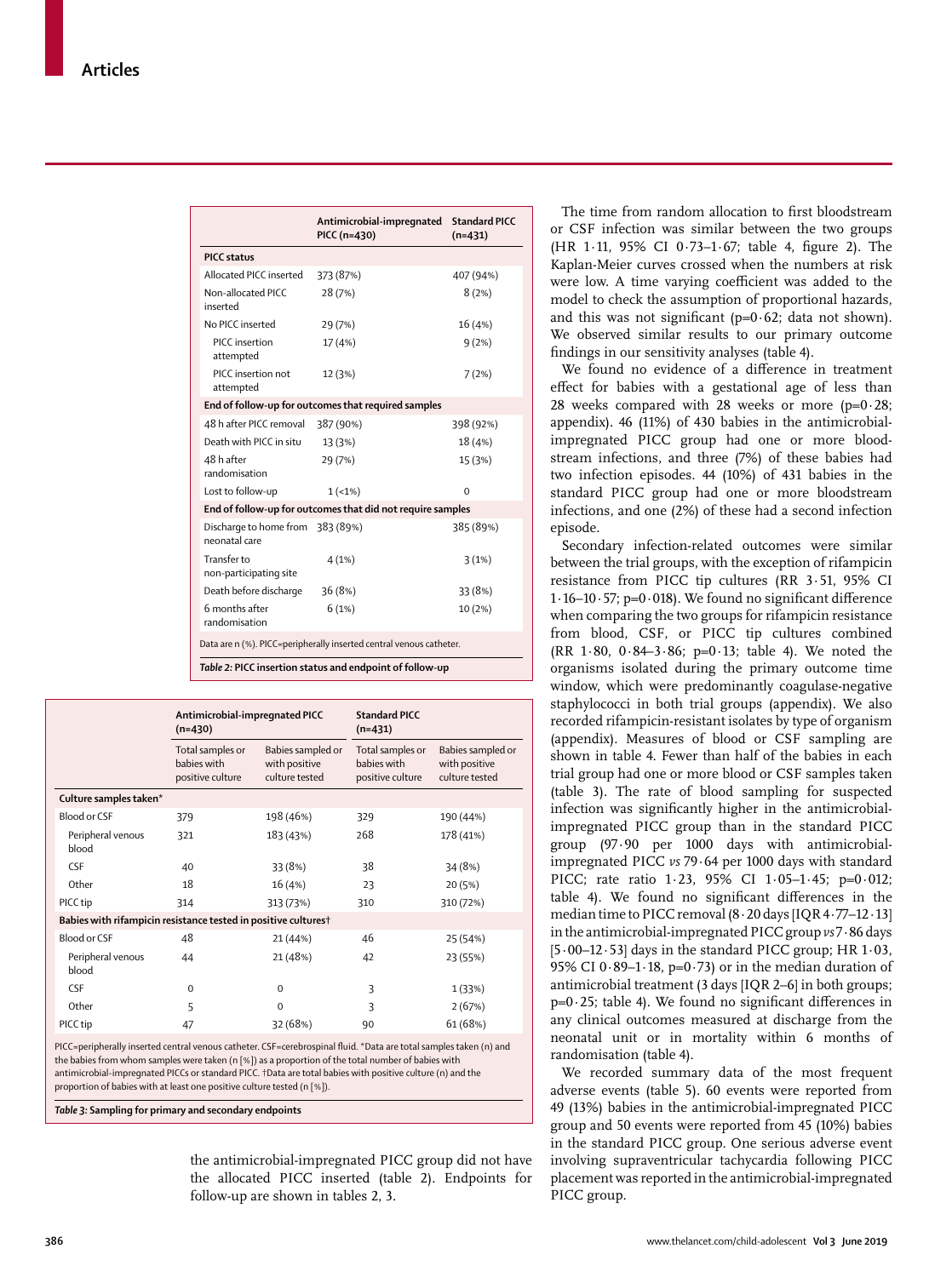|                                                                                                       | Antimicrobial-impregnated Standard PICC (n=431)<br>PICC (n=430) |                      | HR (95% CI), rate ratio<br>(95% CI), or RR (95% CI)* | p value |
|-------------------------------------------------------------------------------------------------------|-----------------------------------------------------------------|----------------------|------------------------------------------------------|---------|
| <b>Primary outcome</b>                                                                                |                                                                 |                      |                                                      |         |
| Time to first bloodstream infection†                                                                  | 46 (11%)                                                        | 44 (10%)             | $1.11(0.73 - 1.67)$                                  | 0.63    |
| Sensitivity analyses                                                                                  |                                                                 |                      |                                                      |         |
| Assessed for time to first clinically serious<br>bloodstream infection                                | 42 (10%)                                                        | 40 (9%)              | $1.11(0.72 - 1.71)$                                  | 0.65    |
| Assessed for time to first bloodstream<br>infection (from insertion)                                  | 45 (10%)                                                        | 44 (10%)             | $1.08(0.71 - 1.64)$                                  | 0.72    |
| Assessed for time to first bloodstream<br>infection, excluding arterial or PICC<br>samples            | 45 (10%)                                                        | 43 (10%)             | $1.11(0.73 - 1.68)$                                  | 0.64    |
| Assessed for time to first bloodstream<br>infection, excluding skin organisms                         | 16 (4%)                                                         | 9(2%)                | $1.90(0.84 - 4.31)$                                  | 0.12    |
| Secondary outcomes                                                                                    |                                                                 |                      |                                                      |         |
| Rate of bloodstream infection, per 1000 days<br>with PICC                                             | 13.15                                                           | $10-87$              | $1.21(0.78 - 1.88)$                                  | 0.40    |
| Sensitivity analysis                                                                                  |                                                                 |                      |                                                      |         |
| Rate of bloodstream infection (when line is<br>in situ), per 1000 days with PICC‡                     | 12.57                                                           | $11-21$              | $1.12(0.73 - 1.12)$                                  | 0.60    |
| Rate of catheter-related bloodstream<br>infection, per 1000 days with PICC                            | 1.84                                                            | 2.35                 | $0.78(0.27 - 2.25)$                                  | 0.65    |
| Sensitivity analysis                                                                                  |                                                                 |                      |                                                      |         |
| Rate of catheter-related bloodstream<br>infection (when line is in situ),<br>per 1000 days with PICC‡ | 1.71                                                            | 2.46                 | $0.70(0.25-1.96)$                                    | 0.49    |
| Rate of blood or CSF culture sampling,<br>per 1000 days with PICC                                     | 97.90                                                           | 79.64                | $1.23(1.05-1.45)$                                    | 0.012   |
| Sensitivity analysis                                                                                  |                                                                 |                      |                                                      |         |
| Rate of blood or CSF sampling (line in situ),<br>per 1000 days with PICC‡                             | 93.72                                                           | 82.01                | $1.14(0.98-1.34)$                                    | 0.095   |
| Occurrence of one or more bloodstream<br>infections                                                   | 46 (11%)                                                        | 44 (10%)             | $1.05(0.71 - 1.55)$                                  | 0.82    |
| Rifampicin resistance from blood or CSF<br>culture                                                    | 4(1%)                                                           | 7(2%)                | $0.57(0.17 - 1.94)$                                  | 0.55    |
| Rifampicin resistance from PICC tip culture                                                           | 14 (3%)                                                         | 4(1%)                | 3.51 (1.16–10.57)                                    | 0.018   |
| Rifampicin resistance from blood or CSF or<br>PICC tip culture§                                       | 18 (4%)                                                         | 10 (2%)              | $1.80(0.84 - 3.86)$                                  | 0.13    |
| Chronic lung disease                                                                                  | 190 (44%)                                                       | 178 (41%)            | $1.07(0.92 - 1.25)$                                  | 0.41    |
| Necrotising enterocolitis (Bell stage 2 or 3)                                                         | 41 (10%)                                                        | 46 (11%)             | $0.89(0.59-1.32)$                                    | 0.57    |
| Treatment for retinopathy of prematurity                                                              | 40 (9%)                                                         | 30 (7%)              | $1.34(0.85 - 2.11)$                                  | 0.21    |
| Abnormality on cranial ultrasound                                                                     | 166 (39%)                                                       | 150 (35%)            | $1.11(0.93 - 1.33)$                                  | 0.26    |
| Death before discharge                                                                                | 36 (8%)                                                         | 33 (7%)              | $1.09(0.70 - 1.72)$                                  | 0.71    |
| Death within 6 months of randomisation                                                                | 36 (8%)                                                         | 35 (8%)              | $1.03(0.66 - 1.61)$                                  | 0.90    |
| Time to PICC removal, days‡                                                                           | $8.20(4.77 - 12.13)$                                            | $7.86(5.00-12.53)$   | $1.03(0.89 - 1.18)$                                  | 0.73    |
| Time to full milk feeds, days                                                                         | $9.51(6.37 - 17.26)$                                            | $9.40(6.32 - 16.37)$ | $0.99(0.86 - 1.14)$                                  | 0.85    |
| Time to death within 6 months of<br>randomisation†                                                    | ΝA                                                              | ΝA                   | $1.06(0.67 - 1.70)$                                  | 0.79    |
| Antimicrobial treatment, days                                                                         | $3.00(2.00 - 6.00)$                                             | $3.00(2.00-6.00)$    | ΝA                                                   | 0.25    |
| Parenteral nutrition, days                                                                            | 11.00 (7.00-19.00)                                              | 10.00 (7.00-18.00)   | NA                                                   | 0.83    |

Data are n (%) or median (IQR), unless otherwise indicated. For all outcomes that relate to samples, events were only considered on samples taken between 24 h after randomisation until 48 h after removal. PICC=peripherally inserted central venous catheter. HR=hazard ratio. RR=relative risk. CSF=cerebrospinal fluid. NA=not applicable. \*HRs (95% CIs) are given for primary outcome data and time to event data; rate ratios (95% CIs) are given for secondary outcomes pertaining to rate data; and RRs (95% CIs) are given for all other data. †Median time to event not reported as not enough babies had an event. ‡Only includes babies where PICC was successfully inserted as not enough babies had an event. ‡Only includes babies where (antimicrobial-impregnated PICC: 401 babies; standard PICC: 415 babies). §Outcome not prespecified in protocol but requested by investigators and included in statistical analysis plan before any unmasked data were seen.

*Table 4:* **Primary and secondary outcomes in babies randomised to antimicrobial or standard PICC (intention-to-treat analysis)**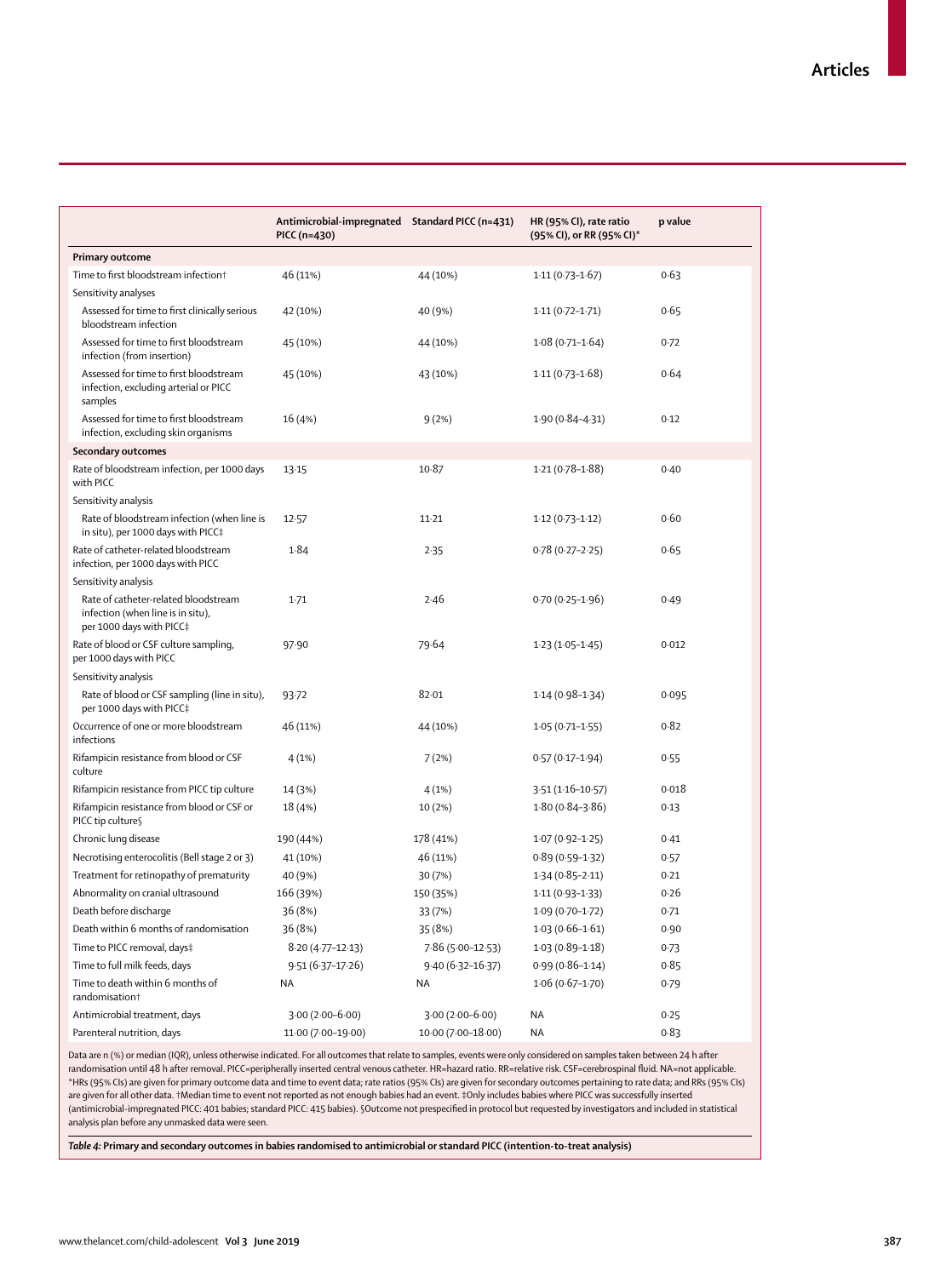

*Figure 2:* **Time to first bloodstream infection for newborn babies randomised to antimicrobial-impregnated PICC or standard PICC**

PICC=peripherally inserted central venous catheter.

|                                                                          | Antimicrobial-impregnated<br>PICC (n=374) |               | <b>Standard PICC</b><br>$(n=430)$ |               |
|--------------------------------------------------------------------------|-------------------------------------------|---------------|-----------------------------------|---------------|
|                                                                          | Events                                    | <b>Babies</b> | Events                            | <b>Babies</b> |
| Any adverse event                                                        | 60                                        | 49 (13%)      | 50                                | 45 (10%)      |
| Evidence of catheter blockage                                            | 15                                        | 15 (4%)       | 15                                | 15 (3%)       |
| Extravasation                                                            | 11                                        | 11(3%)        | 11                                | 11(3%)        |
| Swelling or haematoma at line site                                       | 10                                        | 10(3%)        | 7                                 | 7(2%)         |
| Clinically evident thrombophlebitis                                      | $\overline{4}$                            | 4(1%)         | 7                                 | 7(2%)         |
| Difficulty removing stylet                                               | 8                                         | 8(2%)         | 1                                 | $1(-1%)$      |
| Catheter damage                                                          | 3                                         | 3(1%)         | $\overline{4}$                    | 4(1%)         |
| Data are n or n (%). PICC=peripherally inserted central venous catheter. |                                           |               |                                   |               |

#### **Discussion**

We found no evidence of benefit or harm from miconazole and rifampicin-impregnated PICCs in babies receiving intensive care. The 95% CI for the primary outcome excluded a 27% reduction or 67% increase in the time to bloodstream infection associated with using an antimicrobial-impregnated PICC compared with a standard PICC**,** and similar results were found in the sensitivity analyses. We found no differences between the two groups for mortality at 6 months or clinical outcomes recorded at discharge home from the neonatal unit.

The strengths of the trial are the large sample size and the multicentre, nationally representative sample of babies admitted for neonatal intensive care, which was adequately powered to detect a halving of the bloodstream infection risk. As 754 (88%) babies participating in the trial were born before 32 weeks of gestation, this trial provides important new evidence for a group at high risk of infection, who have frequent use of PICCs, but for whom trial evidence is lacking.<sup>13,14</sup> The pragmatic trial design, with no additional sampling, and use of a primary outcome on the basis of positive cultures taken as part of clinical practice in response to suspected infection to guide antibiotic treatment, ensured relevance to routine practice. Although blood culture is relatively insensitive, we found no difference in clinical outcomes such as duration of antibiotics or PICC insertion.

We used central web-based randomisation to ensure allocation concealment, achieved almost complete follow-up and assessment of the primary outcome, adhered to a prespecified statistical analysis plan for intention-to-treat analyses, and halted recruitment once the sample size was achieved. Baseline characteristics were well balanced at randomisation. Slightly fewer babies in the antimicrobial-impregnated PICC group received the allocated PICC, probably because the randomly assigned PICC had to be inserted within 48 h; thereafter, the standard PICC was used. The proportion of babies in the standard PICC group with bloodstream infection (44 [10%] of 431 babies) was lower than expected (14%) but we had sufficient power to exclude a moderate reduction in the risk of bloodstream infection. We based the sample size and statistical analyses on the proportional hazards assumption. We checked this assumption and believe it is reasonably upheld, but acknowledge that there could be an impact on study power if this is not the case. This study was open label, so clinicians could distinguish the type of PICC. We found a slightly increased rate of blood culture sampling in the antimicrobial-impregnated PICC group, but the proportions of babies with at least one blood or CSF culture or any PICC tip culture were similar and there were no differences in the timing of PICC removal between trial groups.

A limitation of this study was the insufficient power to detect significant differences in rifampicin-resistant organisms isolated from blood or CSF cultures. The low number of resistant organisms was due to few positive cultures, and because only 44–54% of these cultures were tested for rifampicin resistance. The risk of rifampicin resistance in isolates from positive blood or CSF cultures did not differ between the trial groups but was significantly increased in positive tip cultures from antimicrobialimpregnated PICCs. Selection of rifampicin-resistant Gram-positive bacteria during treatment—if rifampicin is used as the sole antibacterial agent—is well recognised.<sup>17</sup> Emergence of resistant organisms was considered by the investigators, the Trial Steering Committee, and the Data Monitoring Committee, but the risk of adverse events arising was viewed as low because the restricted release of rifampicin from the catheter surface would be unlikely to affect bacteria at any site other than the catheter itself. Even if rifampicin-resistant Gram-positive bacteria did cause infection in an individual patient, routine antibiotic use would be unaffected because rifampicin is rarely used for treatment in the neonatal setting.

We found that miconazole and rifampicin impregnation did not reduce bloodstream infection in newborn babies. This result is consistent with findings from a randomised controlled trial in adults and a small randomised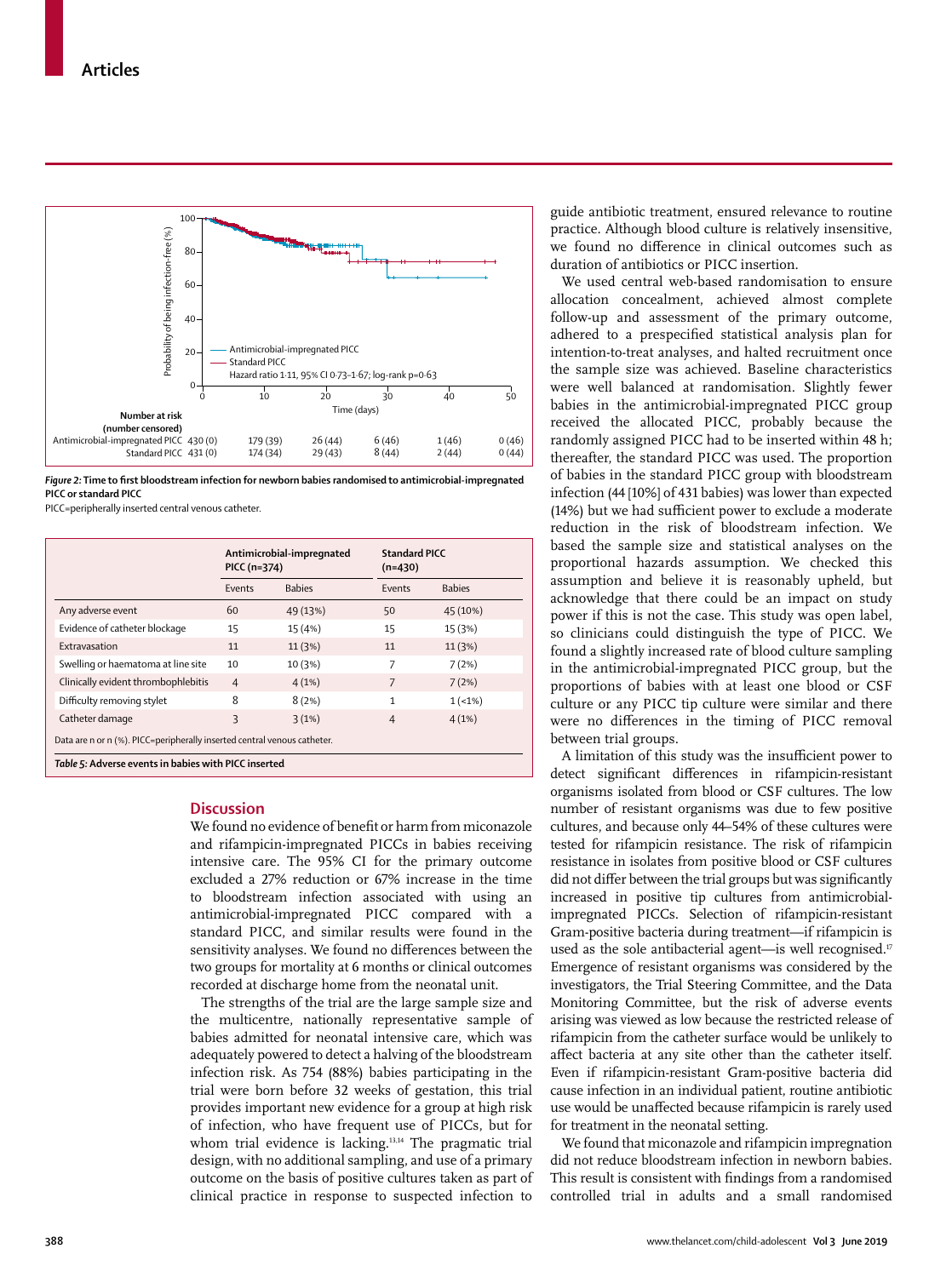controlled trial in newborn infants published as an abstract (appendix).14,18,19 However, our findings contrast with evidence of reduced catheter-related bloodstream infection in adults and reductions in any bloodstream infection in children randomised to minocycline and rifampicin-impregnated CVCs versus standard CVCs.10,20,21 Several explanations could account for these differences. First, miconazole and rifampicin might be less effective than minocycline and rifampicin impregnation. Miconazole is used to prevent invasive fungal infection in preterm babies, which is rare in the UK, but has a very high mortality.8 Few babies in our trial had fungal bloodstream infection, consistent with a recent UK study.<sup>22</sup> However, rifampicin might be less effective when used as the sole antibacterial agent combined with miconazole. Rifampicin is more active against Grampositive than against Gram-negative bacteria and has synergistic action against staphylococci when combined with another antibacterial drug—eg, minocycline especially against methicillin-resistant strains. $17,23$ 

Second, although the combination of minocycline and rifampicin has been reported as the most effective type of antimicrobial impregnation in systematic reviews, $24,25$ it is possible that minocycline and rifampicinimpregnated CVCs might not effectively reduce overall incidence of bloodstream infection or sepsis.<sup>26</sup> A network meta-analysis of seven randomised trials in adults showed beneficial effects of antimicrobial impregnation for catheter-related bloodstream infection,<sup>25</sup> but few trials have measured the effect on any bloodstream infection.10 Catheter-related infection requires the same isolates from blood and CVC tip and could be prone to bias because of inhibition of positive tip cultures by leaching of antimicrobial from the tip during plating out for culture. Only the large CATCH trial<sup>10</sup> in children used any clinically indicated bloodstream infection as the primary outcome and found a 57% reduction in time to infection (appendix). A smaller trial<sup>27</sup> compared catheter-related bloodstream infection in children randomly assigned to minocycline and rifampicinimpregnated CVC or standard CVC and found no difference in the rate of catheter-acquired bloodstream infection, but detected few infection events (three in each group; appendix).<sup>27</sup> Third, reductions in infection rates in neonatal units associated with improved catheter asepsis practices and shorter duration of PICC use might have narrowed the potential for further benefits from antimicrobial impregnation.<sup>28</sup> PICCs also might not be an independent risk factor for infection in sick preterm babies because of their high susceptibility to infection from multiple sources, due to numerous invasive procedures and devices, gut permeability, and immune immaturity.<sup>29</sup>

Since 2012, the Premistar PICC has been the only antimicrobial-impregnated PICC available for preterm babies in Europe. Use of Premistar has been reported in Germany and Italy, $14$  but, to our knowledge, use in the UK has been limited to the PREVAIL trial. The trial findings do not support the use of miconazole and rifampicin-impregnated PICCs in newborn infants, as we found no evidence that antimicrobial-impregnated PICCs reduced bloodstream infections and such PICCs are more expensive than standard PICCs. However, the serious life-long consequences of bloodstream infection mean that even interventions with relatively small effects might be clinically important. One in ten babies in the PREVAIL trial had a bloodstream infection and some might have serious life-long neurodevelopmental impairment or lung disease as a result. Therefore, more large trials are urgently needed to reduce the risks of bloodstream infection and their long-term consequences. Viewed against existing evidence on the effectiveness of rifampicin and minocycline-impregnated CVCs in adults and children, our findings have implications for the manufacturers of these devices and for clinicians. First, alternative types of antimicrobial-impregnated PICCs should be considered for evaluation in newborn babies, along with other interventions to prevent bloodstream infection in the neonatal intensive care unit. Second, further randomised controlled trials should be considered to determine whether previous evidence on the effectiveness of antibiotic-impregnated CVCs in adults is sustained in the context of effective infection control practices.

#### **Contributors**

All authors contributed to the design and conduct of the study. RG and SJO (co-chief investigators), MB, and CG conceived and designed the study, with input from AS, WM, and JD. CD, SJO, AS, JD, WM, and RG implemented the trial. NR and MB did the statistical analyses, overseen by CG. RG, MB, CF, WM, and SJO wrote the paper. All authors commented on the manuscript and approved the final version.

#### **The PREVAIL trial team**

Rachel Wane (Bradford Teaching Hospitals NHS Foundation Trust); Marie Hubbard, Rosalind Astles (University Hospitals of Leicester NHS Trust); Andrew K Ewer, Rachel Jackson (Birmingham Women's and Children's NHS Foundation Trust); Ranganath Ranganna, Nicola Booth (Manchester University NHS Foundation Trust); Phani Kiran Yajamanyam, Karen Harvey (Liverpool Women's NHS Foundation Trust); Narendra Aladangady, Asha Mathew (Homerton University Hospital NHS Foundation Trust); Elizabeth Pilling, Pauline Bayliss (Sheffield Teaching Hospitals NHS Foundation Trust); Natasha Maddock, Louise Woodhead (The Pennine Acute Hospitals NHS Trust); MaySze Chang, Imdad Ali, Ivone Lancoma-Malcolm (Barts Health NHS Trust); Sandeep Dharmaraj, Claire Lodge (Lancashire Teaching Hospitals NHS Foundation Trust); Helen Navarra (Nottingham University Hospitals NHS Trust); Charles Roehr, Sheula Barlow (Oxford University Hospitals NHS Foundation Trust); Mahesh Yadav, Claire Abbott (Bolton NHS Foundation Trust); Kathryn Johnson (The Leeds Teaching Hospitals NHS Trust); Dushyant Batra, Yvonne Hooton (Nottingham University Hospitals NHS Trust); Pamela Cairns, Jennifer Chapman (University Hospitals Bristol NHS Foundation Trust); Bal Krishnan Sharma, Helen Smith (Barking, Havering and Redbridge University Hospitals

NHS Trust); Berit Muller-Pebody (Public Health England); Katie Harron (University College London); Tracy Moitt (Clinical Trials Research Centre, University of Liverpool).

#### **Declaration of interests**

We declare no competing interests.

#### **Data sharing**

Access to fully anonymised participant-level datasets and a data dictionary can be made available by applying to the Clinical Trials